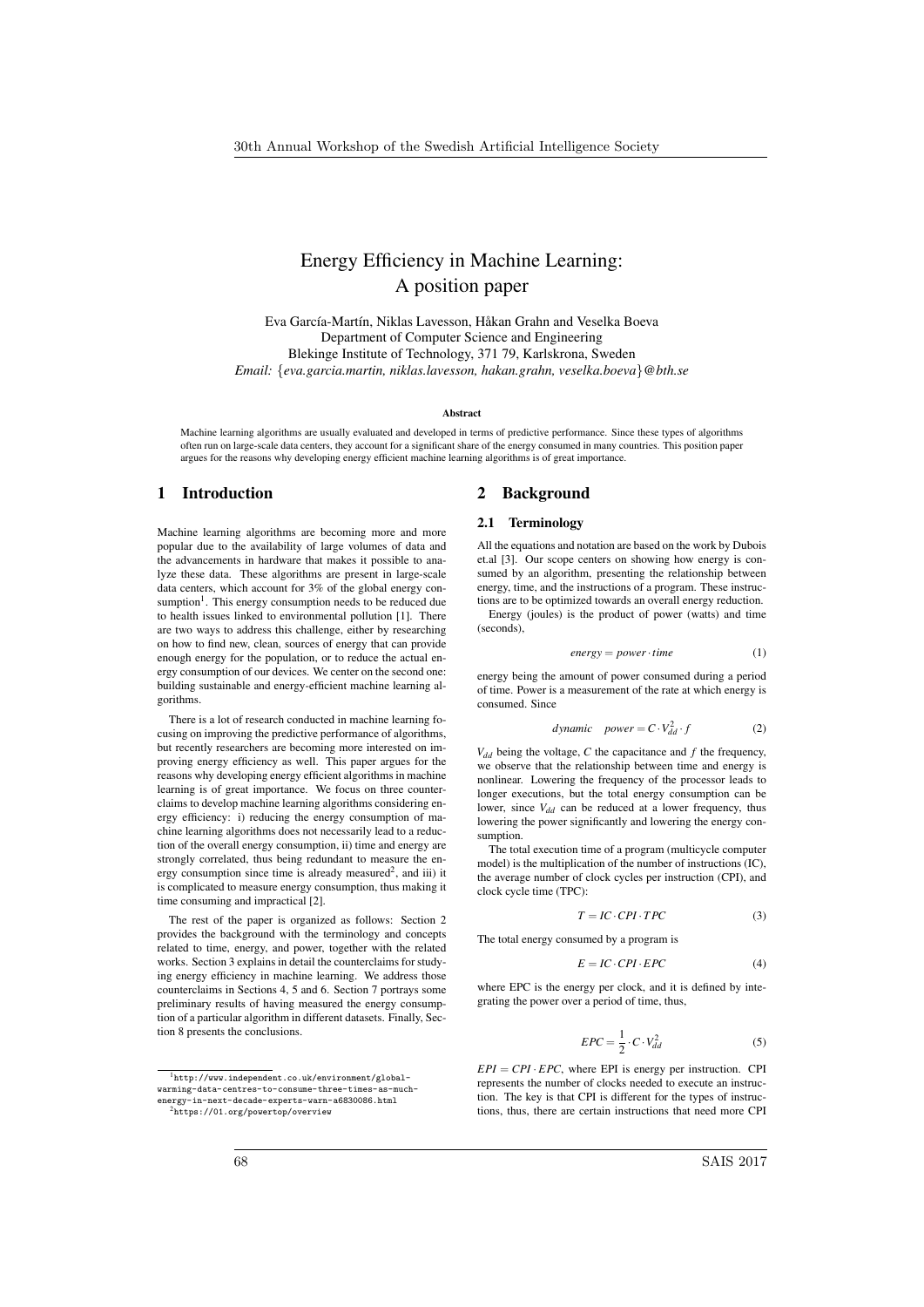than others. For instance, a load instruction has a higher CPI than an ALU instruction. A way to optimize a program to consume less energy and to take less time is to use more instructions with a lower CPI and less instructions with a higher CPI.

# 2.2 Related Work

Energy consumption has been widely studied for many years in the computer engineering community, focusing on designing processors that consume very little energy using Dynamic Voltage Frequency Scaling (DVFS) and on some other power saving techniques [4]. Regarding software, green computing has been introduced as a field that studies ways to address software solutions from a green, sustainable, and energy efficient perspective. Many companies are also starting to be concerned with the energy consumption of their computations<sup>3</sup>. Based on these works, we can observe how there is a trend in building energy efficient software [5, 6, 7].

In relation to machine learning, a concern for building energy efficient algorithms is increasing in the community. For instance, in a panel discussion during the 2016 Knowledge Discovery and Data Mining conference held in San Francisco<sup>4</sup>, there was a very interesting discussion between key researchers in the field addressing which steps should be taken to make algorithms more energy efficient. They centered in the deep learning field, since these algorithms are particularly computationally expensive [8]. Autonomous cars is a field that is directly connected to machine learning and energy efficiency. Autonomous cars often rely on deep learning algorithms, and since most of these cars are powered by batteries, it is important to build accurate models that consume lower amounts of energy than what is currently the case. There is already a research group making deep neural networks energy efficient while maintaining the same levels of accuracy [9].

# 3 Counterclaims

There are several aspects to consider related to developing energy efficient machine learning algorithms. The scope of this position paper centers in three counterclaims: i) reducing the energy consumption of machine learning algorithms does not necessarily lead to a reduction of the overall energy consumption, ii) time and energy are strongly correlated, thus being redundant to measure the energy consumption since time is already measured, and iii) it is complicated to measure energy consumption, thus making it time consuming and impractical.

### Overall energy reduction

The first concern is that even if we spend tremendous efforts on both reducing the energy consumption of algorithms and studying machine learning from an energy efficient perspective, this does not necessarily lead to a significant reduction of energy. For instance, if the algorithms that we are studying are hardly used on large-scale platforms, optimizing their energy consumption will have no impact on the worlds energy consumption. So the focus should be to reduce the energy in those algorithms that are being used daily, on large-scale data centers, and by different applications.

#### Correlation between time and energy

The second counterclaim centers on the fact that in many cases energy and time can be so strongly correlated that measuring the energy consumption of algorithms is a waste of resources, since we already have that information from the execution time5. Adding the energy consumption variable to the algorithm design process might just create an overhead on the time to publish and release such an algorithm, since it is not so straightforward to measure energy consumption, which leads to the last counterclaim.

### Measuring energy consumption

Measuring energy consumption can be quite troublesome due to the unavailability of tools that can give an accurate approximation of the energy [2]. Some tools are based solely on statistical modeling which are based on the usage of the CPU. Again, giving energy results that are correlated with time. Based on this, it can be unfeasible to try to understand how energy is consumed in an algorithm.

# 4 Impact on overall energy consumption

For the counterclaim: *reducing the energy consumption of machine learning algorithms does not necessarily lead to a reduction of the overall energy consumption* to be true, one of the following two claims need to be satisfied: i) that machine learning algorithms are hardly used in data centers, and that most of the energy consumption of those centers is due to other reasons, ii) that modifying these algorithms does not output a significant difference in terms of the energy consumed.

We can observe how many companies are building artificial intelligence (AI) solutions based on machine learning algorithms in their applications. Facebook has an AI research lab  $(FAIR)^6$  that is applying machine learning to enhance the user experience, with applications that go from face detection to search similar multimedia documents in a database. Google has several research divisions, such as Google Brain and Google Deep Mind, centered in machine learning. This pattern occurs in many other companies, Amazon, Yahoo, etc. Since machine learning solutions are present in these companies, which generate a high percentage of the total Internet traffic, we believe that machine learning algorithms are frequently being used in large-scale data centers.

Addressing the second point, we have already published some work that shows how energy consumption can vary depending on how an algorithm is programmed [10]. In Section 7 we show some results of running an algorithm in different datasets, and the difference in energy consumption.

With the increased interest that machine learning is having in the top companies which govern the Internet traffic, even a small reduction of the energy consumption of an algorithm will have a great impact on the overall energy consumption at a global scale.

 $\frac{3}{3}$ https://deepmind.com/blog/deepmind-ai-reduces-googledata-centre-cooling-bill-40/ <sup>4</sup>http://www.kdd.org/kdd2016/

<sup>5</sup>https://01.org/powertop/overview

<sup>6</sup>https://research.fb.com/category/facebook-ai-researchfair/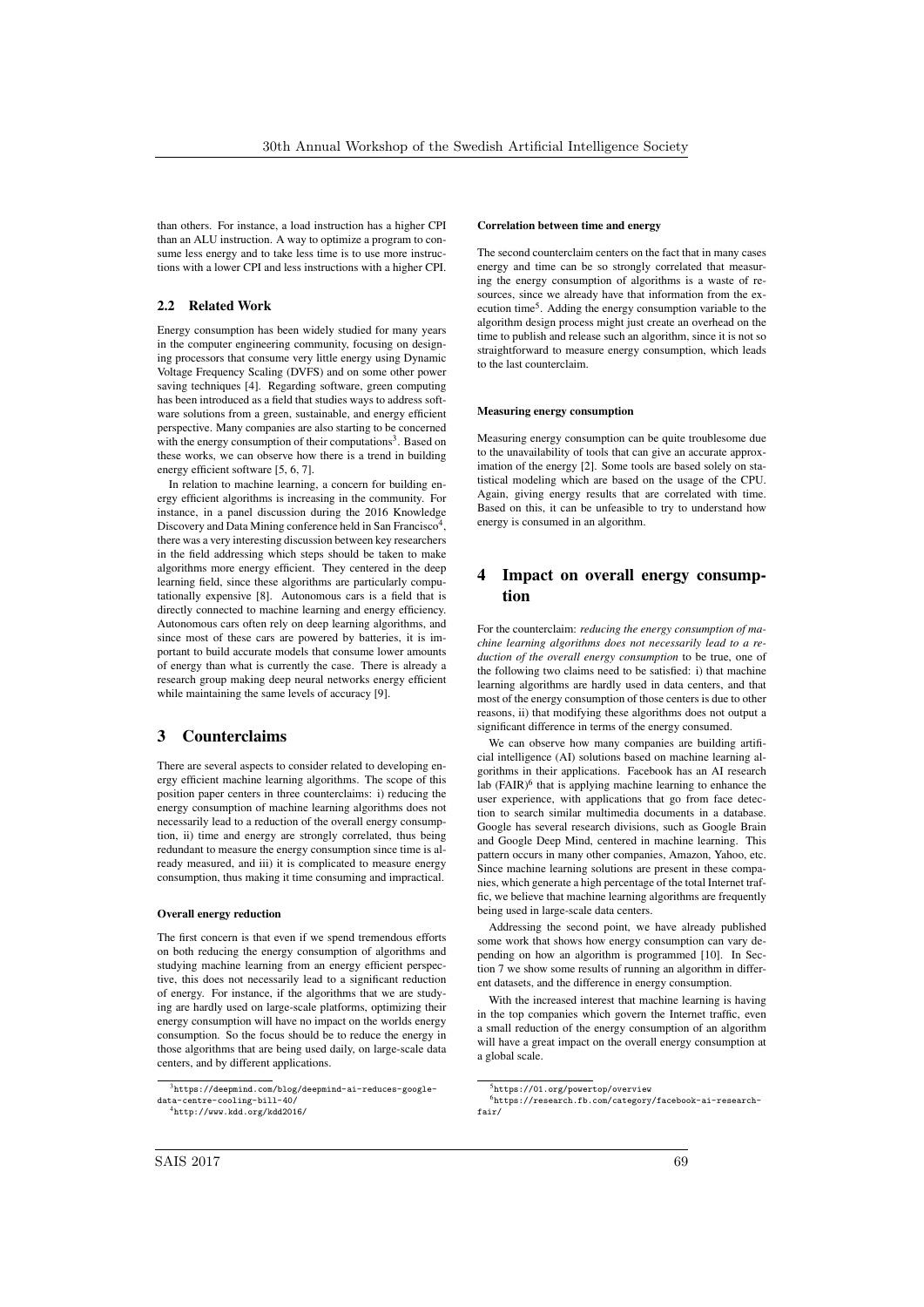# 5 Correlation between energy and time

From Eq. 1 we can see that time and energy are directly connected through power. While time gives an overview of the efficiency of a computation, energy gives a more detailed overview into this matter. Measuring energy consumption can be a complement to measuring only time. If the execution of algorithm *A* is longer than the execution of algorithm *B*, that does not necessarily lead to a higher energy consumption by *A* compared to *B*. These algorithms could run in a cellphone, and the battery consumed by B could be higher. The reasons behind this is Eq. 2, and the main reasons behind DVFS. Reducing the frequency of the processor for a specific process can reduce  $V_{dd}$  thus significantly reducing the power. While reducing the frequency might make the process run for longer the total energy consumed could be less.

### 6 Measuring energy consumption

At the moment it is not straightforward how to measure the energy consumption of software. Some researchers have built energy models for specific algorithms [9] and others use statistical tools based on the CPU usage [11].

We proposed a methodology to measure the energy consumption at a fine-grained level of machine learning algorithms in a previous publication [12]. In such publication we used a tool based on statistical models. In this section we focus on describing how to measure the energy consumption with Sniper [13] for each function of the algorithm. We focus on analyzing the energy consumption of each function to understand where exactly is the energy hotspot of the algorithm.

Sniper<sup>7</sup> is an  $x86$  simulator that can run an algorithm and, with the use of McPAT<sup>8</sup> (integrated in Sniper), output the energy consumed by the algorithm giving an overview of the instructions responsible for that. Some examples are given in Section 7.

In order to measure the energy consumption with sniper, we need to inject the code of the algorithm with markers around those functions or regions of interest where we would like a detailed energy measurement<sup>9</sup>. This is done by including SimMarker() calls around those functions. The algorithm is then compiled, and inserted in the sniper run, with the roi (region of interest) option activated, so that it takes into considerations the markers, saving statistics at every step. Once the execution is finished, we get an overview of the energy and power consumption by calling McPAT, using a script provided by sniper, and passing the different markers of the functions as parameters. In order to get the energy consumption of every function call, we need to have a different marker name for each call, otherwise we will only be able to extract the energy consumption from one function call.

# 7 Experiment

This section shows the energy consumption of three different runs of the same algorithm under three different datasets. The goal is to show how can energy vary depending on the type of execution, and the type of results obtained from measuring energy consumption with sniper.



Figure 1: Energy consumption of the VFDT. Dataset = 1 million instances, 5 numeric and 5 nominal attributes.

### 7.1 Algorithm

The algorithm profiled is the Very Fast Decision Tree (VFDT) [14]. VFDT is a decision tree algorithm able to analyze data from a stream, in an online fashion, thus updating the model as the data arrives, not saving any data and reading it only once. It outputs competitive predictive performance results in comparison to standard offline decision tree algorithms. while being able to handle large amount of data. VFDT reads each instance once by once, and then updates the statistics of the attributes and the classes seen at each node. Once enough examples are seen at a specific node, if there is a clear attribute that has a higher information gain in comparison to the others, that attribute becomes a new node on the tree, and a split is made. This process is repeated until there is not more data in the stream.

### 7.2 Datasets



Figure 2: Energy consumption of the VFDT. Dataset = 100k instances, 50 numeric, 50 nominal attributes.

In order to get a general overview of the energy consumed by the VFDT, we run the algorithm under three different datasets. The first one had 1,000,000 instances, 5 numeric attributes and 5 nominal attributes. The second one had 100,000 instances,

<sup>7</sup>http://snipersim.org/w/The\_Sniper\_Multi-Core\_Simulator <sup>8</sup>http://www.hpl.hp.com/research/mcpat/

<sup>9</sup>http://snipersim.org/w/Multiple\_regions\_of\_interest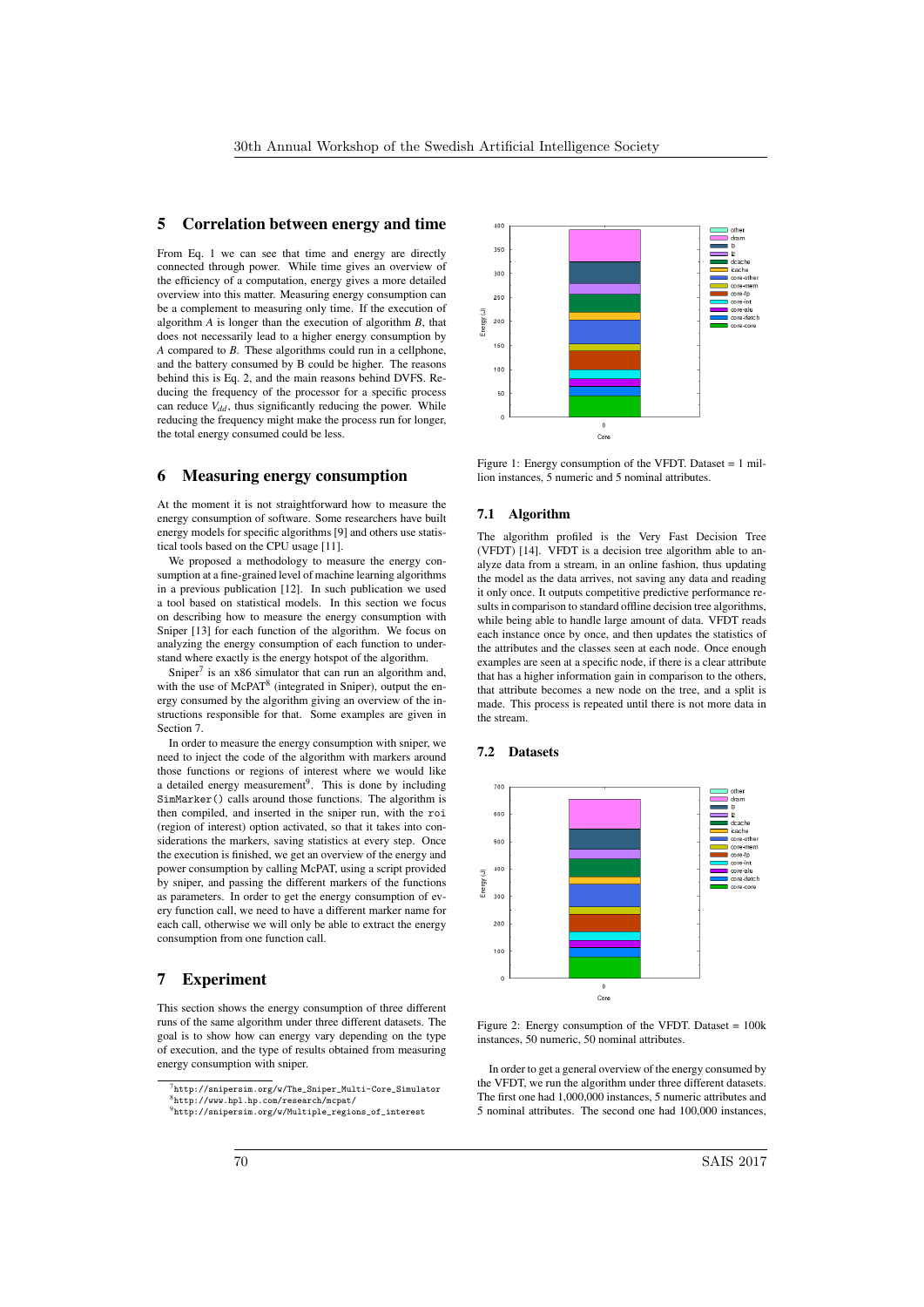

Figure 3: Energy consumption of the VFDT. Dataset = 100 thousand instances, 50 numeric attributes.

50 numeric attributes and 50 nominal attributes. The third one had 100,000 instances and 50 numeric attributes.

The goal was to test how energy varied in datasets with different number of attributes and instances, to try to generalize the energy consumption behavior of the algorithm. Keeping track of numeric attributes can be very troublesome, usually needing more energy than for nominal attributes. VFDTc was an update made to VFDT that could handle numerical attributes [15].

### 7.3 Results

Table 1 shows the energy consumed by running VFDT on the three datasets. We observe that there is a significant difference between the energy consumed from the three datasets. Interestingly, although D2 and D3 contain less instances than D1, they consume more energy, since they have more attributes. From the results, we can see that having more attributes consumes more energy than having more instances. D2 has 10 times less instances and 10 times more attributes, and it consumes 1.67 times more energy. D3 shows how expensive it is to analyze numeric attributes. Since basically, the only difference from D2 and D3 are 50 nominal attributes, and the difference is 85.16 J. Adding 50 nominal attributes is only 85.16 J, while the rest is spent on reading the data and analyzing those numeric attributes. One possible way to optimize VFDT in terms of energy consumption is to see which method is best to handle numeric attributes [16].

Figures 1, 2, and 3 show the total energy consumed in those three executions, specifying which instructions are consuming that energy. We can observe that they follow similar patterns, and that most of the energy is consumed due to RAM and cache accesses.

# 8 Conclusion and Future Work

This position paper argues for the importance of developing energy efficient machine learning algorithms. We address three counterclaims: i) reducing the energy consumption of machine learning algorithms does not necessarily lead to a reduction of the overall energy consumption, ii) time and energy are strongly correlated, thus being redundant to measure the energy consumption since time is already measured, and iii) it

Table 1: Results from executing the VFDT on three setups, generated with the random tree synthetic generator [17] Nom=Nominal attributes, Num=Numeric attributes.

| <b>Setups</b>  |           |          |    | Instances Nom Num Energy (J) |
|----------------|-----------|----------|----|------------------------------|
| S1             | 1.000.000 | 5        | 5  | 391.48                       |
| S <sub>2</sub> | 100,000   | 50       | 50 | 656.26                       |
| S3             | 100,000   | $\Omega$ | 50 | 571.10                       |

is complicated to measure energy consumption, thus making it time consuming and impractical.

We argue that reducing the energy consumption of machine learning algorithms will have an impact on the overall energy consumption, since the top companies responsible for most of the Internet traffic are using these type of algorithms. Examples are: Facebook's AI research lab, and Google Brain and Google Deep Mind. Moreover, although time and energy are related, measuring energy consumption can offer a unique overview on top of measuring time, since there are cases where the execution time of an algorithm can be longer but the energy consumption lower (for example when using DVFS). Finally, although measuring energy consumption can be complicated, there are some solutions that can model the energy consumption of different algorithms [8]. In Section 6 we presented an approach to measure the energy consumption at the function level of any algorithm using the x86 simulator Sniper. The study concludes with an experiment where we show the energy consumption of a online decision tree under three different datasets.

The planned future work is to investigate the key operations that can reduce the overall energy consumption of different algorithms, together with a generic understanding of the energy complexity of decision trees.

# Acknowledgments

This work is part of the research project Scalable resource- efficient systems for big data analytics funded by the Knowledge Foundation (grant: 20140032) in Sweden.

# References

- [1] M. Naghavi, H. Wang, R. Lozano, A. Davis, X. Liang, M. Zhou, S. E. V. Vollset, A. Abbasoglu Ozgoren, R. E. Norman, T. Vos, *et al.*, "Global, regional, and national agesex specific all-cause and cause-specific mortality for 240 causes of death: a systematic analysis for the global burden of disease study 2013," *The Lancet*, vol. 385, no. 9963, pp. 117–171, 2015.
- [2] T. Johann, M. Dick, S. Naumann, and E. Kern, "How to measure energy-efficiency of software: Metrics and measurement results," in *Proceedings of the First International Workshop on Green and Sustainable Software*, pp. 51–54, IEEE Press, 2012.
- [3] M. Dubois, M. Annavaram, and P. Stenström, *Parallel computer organization and design*. Cambridge University Press, 2012.